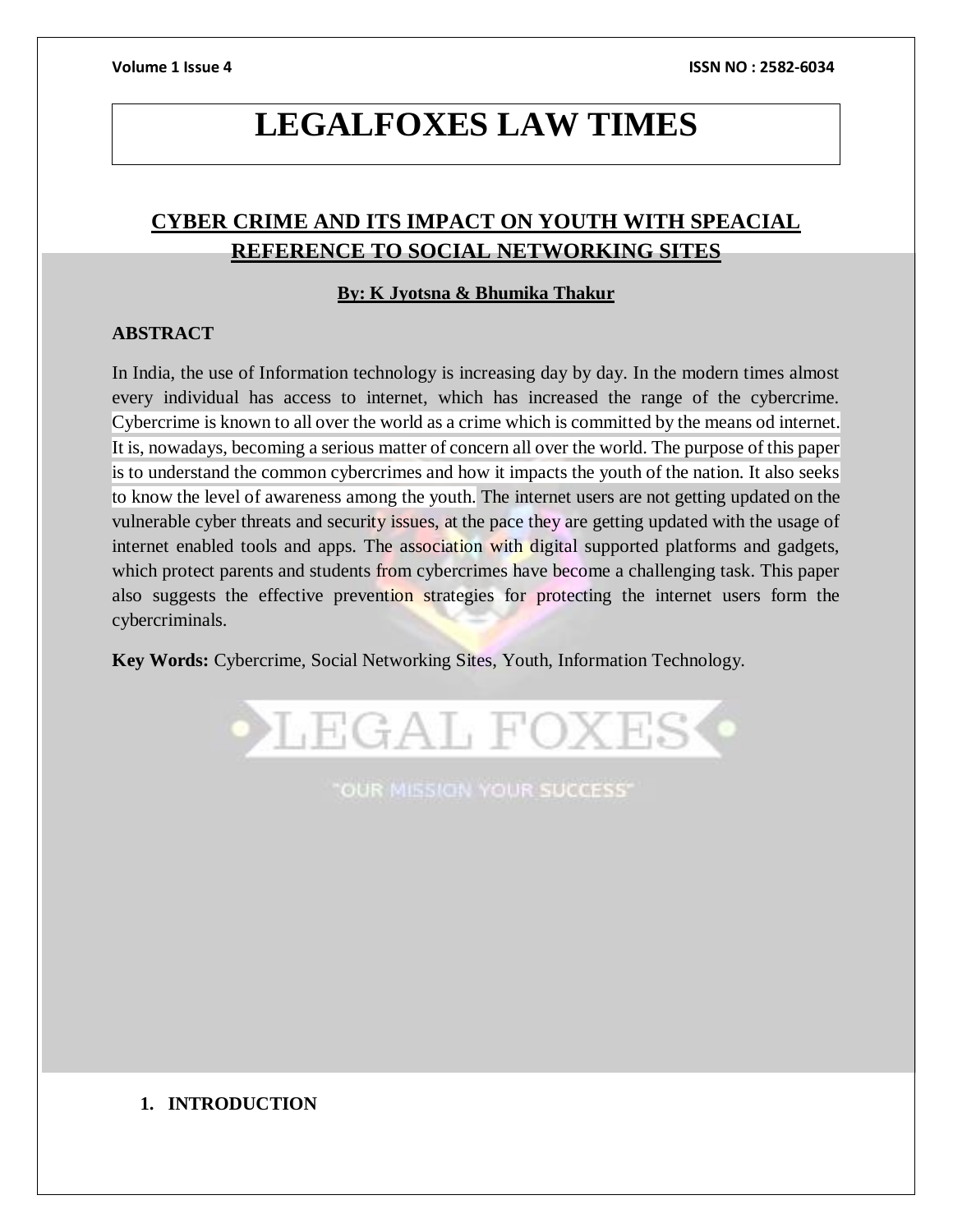### **Volume 1 Issue 4 ISSN NO : 2582-6034**

The modern technological evolution has enabled people to prosper and progress in today's world but at the same time, it has given rise to new problems which were not known to the mankind and cybercrime is one such area which has emerged in the past few decades. This tremendous progress of technology has made it possible for the people to transmit information from one person to another, visually chat and conduct business with any person form any part of the world. People dependence and their behavior towards the internet deeply affect the way they intend to use information technology. The invention of computers has made the life of the humans easier starting from individuals to large organizations, from online dealing to online transactions. In simple terms we can define computer as an innovative mechanism which stores, manipulates/process the information or the instructions instructed by the user. The computer has the capacity to store, search, and communicate data. This leads to accessibility to information which has made it possible for the individuals to communicate with any person, anywhere, anytime in the world. "Cyber Crime" can be defined as the crimes committed using computers or computer network and usually takes place over the cyber space especially the Internet. Common internet users are unaware of the cybercrimes because of which they do not take proper precautionary methods to prevent such attacks from taking place. Cybercrimes have led to the creation of hacking, identity theft, Credit/debit card frauds, cyber terrorism and many more crimes. Cybercrimes can occur to anyone if their information or data is stored in the network. In order to stop these crimes or to punish the cyber criminals the term "Cyber Law" was introduced. Cyber law can be defined as the part of the legal system that deals with the Internet, cyberspace, and with the legal issues. It covers a broad area, as well as includes freedom of expressions, access to the Internet, and online security or online privacy.



# "OUR MISSION YOUR SUCCESS"

# **2. CYBERCRIME AND CYBERLAW**

"Cyber Crime" can be defined as any crime or other offence that is facilitated by or involves the use of electronic communications or information systems, including any device or the internet or any one or more of them. $<sup>1</sup>$ </sup>

"Cyber law" can be defined as the legal issues that are related to utilize of communications technology, concretely "cyberspace", i.e. the Internet. It is an endeavor to integrate the challenges

 $\overline{a}$ 

<sup>1</sup> https://cybercrime.org.za/definition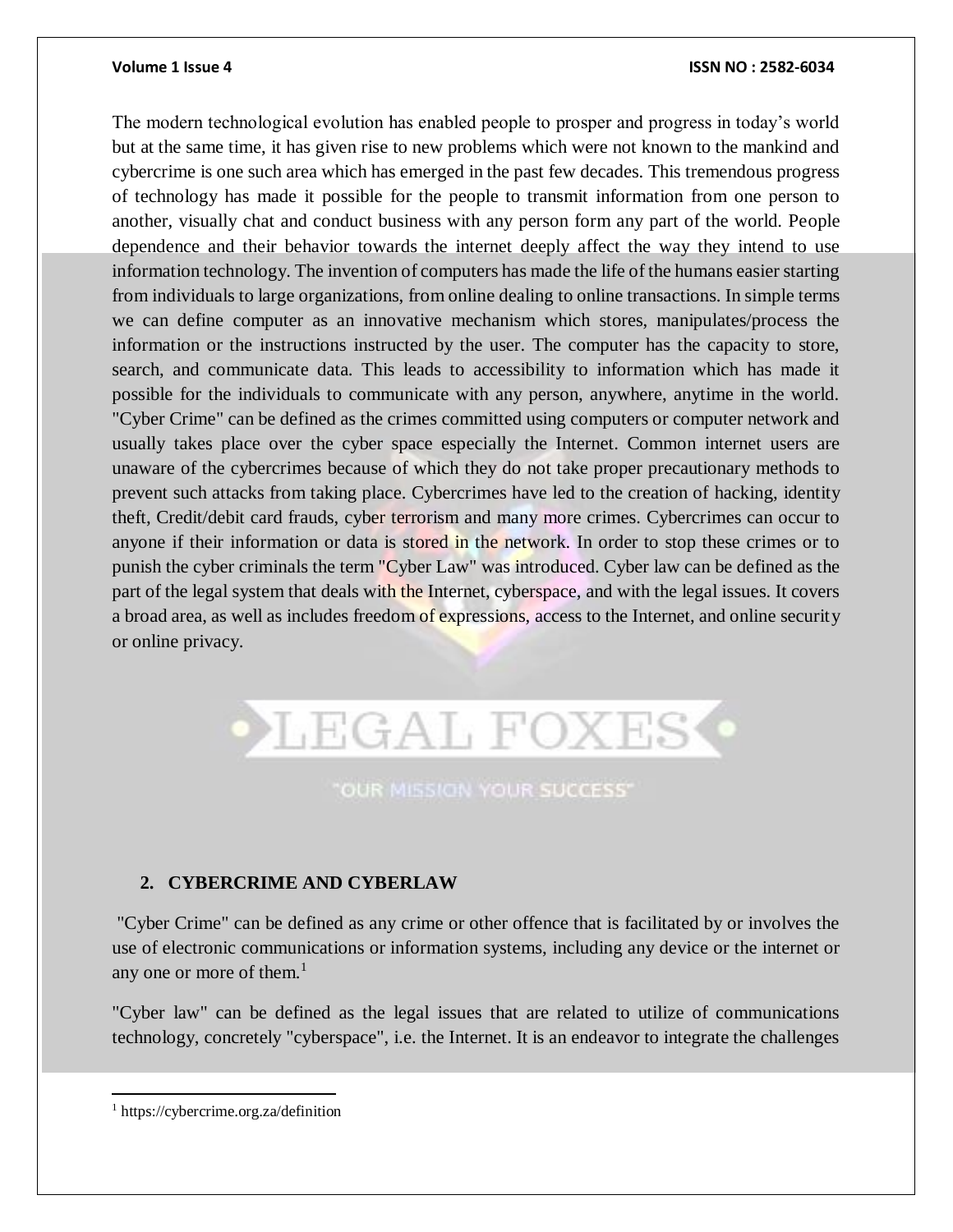presented by human action on the Internet with legacy system of laws applicable to the physical world<sup>2</sup>

# **2.1 CYBER CRIME**

Sussman and Heuston first proposed the term "Cyber Crime" in the year 1995. Cybercrime is considered as a collection of acts or conducts. These acts are based on the material offence object that affects the computer data or systems. These are the illegal acts where a digital device or information system is a tool or a target or it can be the combination of both. The cybercrime is also known as electronic crimes, computer-related crimes, e-crime, high technology crime, information age crime etc. Cybercrime is criminal activity done using computers and the Internet. This includes anything from downloading illegal music files to stealing millions of dollars from online bank accounts. Cybercrime also includes non-monetary offenses, such as creating and distributing [viruses](https://techterms.com/definition/virus) on other computers or posting confidential business information on the Internet.<sup>3</sup>Cyber-crime encompasses any criminal act dealing with [computers](https://www.webopedia.com/TERM/C/computer.html) and [networks](https://www.webopedia.com/TERM/N/network.html). Additionally, cyber-crime also includes traditional crimes conducted through the [Internet.](https://www.webopedia.com/TERM/I/Internet.html) For example; hate crimes, telemarketing and Internet fraud, identity theft, and credit card account thefts are considered to be cyber-crimes when the illegal activities are committed through the use of a computer and the Internet.<sup>4</sup>

# **2.1.1 Elements of cyber-crime:**

The two main essentials of cyber-crime are 'Actus Reus' and 'Mens Rea'. Actus reus is also called the exterior element and is the objective ingredient of a crime. It is the Latin term for the "guilty act" which, when proved beyond a reasonable doubt in combination with the mens rea, (it is the Latin term for "guilty state of mind"), produces criminal liability in the common law-based criminal law jurisdictions of England and Wales, Canada, Australia, India, the United States of America and many other countries of the world. Mens rea is the mental ingredient of a person's malafide intention to commit a crime; or knowledge that one's action or lack of action would be a basis for crime to be committed. It is an essential ingredient of many crimes.

# **2.1.2 Types of cybercrime**

1. **Online Harassment**: It involves sending harassment letters, messages etc. via emails. This form of cybercrime usually occurs in social media.

  $^{2}$  http://vikaspedia.in/education/Digital%20Litercy/information-security/cyber-laws

<sup>3</sup> https://techterms.com/definition/cybercrime

<sup>4</sup> https://www.webopedia.com/TERM/C/cyber\_crime.html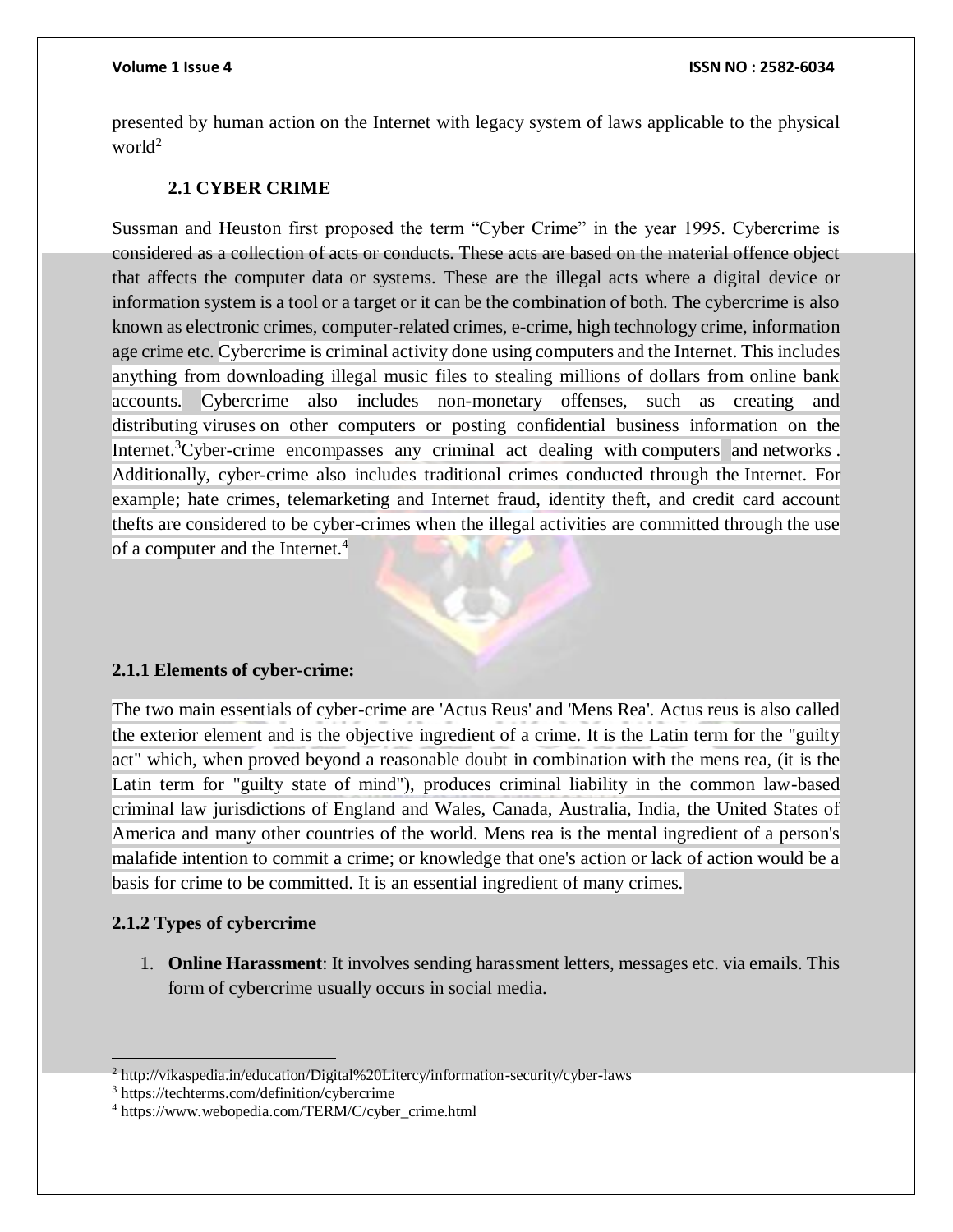- 2. **Cyber-Stalking**: It means tracking a person's personal whereabouts and creating a sense of invasion in a user's personal space. It also creates a sense of insecurity to the person.
- 3. **Hacking**: It means unauthorized access over computer system. It involves unauthorized access and use of a person's computer. It involves collecting private data and deleting personal data.
- 4. **E-Mail Spoofing**: It refers to sending fake emails to random internet users with fake sender address.
- 5. **SMS Spoofing**: Spoofing is blocking through spam, which means the unwanted uninvited messages. In this case, an offender sends out false messages to the victim to steal his identity and personal data such as bank information.
- 6. **Carding**: It means use of false ATM cards i.e. Fake Debit and Credit cards used by criminals which is used by them to withdraw money from the victim's bank account.
- 7. **Virus attacks**: It occurs when a criminal releases harmful viruses into the victims' computer with the intention of damaging and deleting his personal data and also to extract information from the computer.
- 8. **Email spamming**: It involves sending thousands of emails to various users with the intention to get personal data. Illegal download: It means download of the latest movies via torrent and downloading the latest games. All these falls under cybercrimes.
- 9. **Identity theft**: This refers to a crime where the criminal uses the victims' names to conduct online transactions for his personal gain.

Cyber Crime can be classified into three major categories. They are as follows:

# ⮚ **Against Individual**:

- (a) The person, and
- (b) The property of an individual
- ⮚ **Against Organizations**:
	- (a) Government,
	- (b) Firm, Company, Group of Individuals
- ⮚ **Against Society at large**

The following cyber-crimes are committed against the following groups:

# Against Individuals:

- (i) Harassment via e-mails.
- (ii) Cyber-stalking.
- (iii) Dissemination of obscene material.
- (iv) Defamation.
- (v) Hacking/cracking.
- (vi) Unauthorized control/access over computer system.
- (vii) Indecent exposure.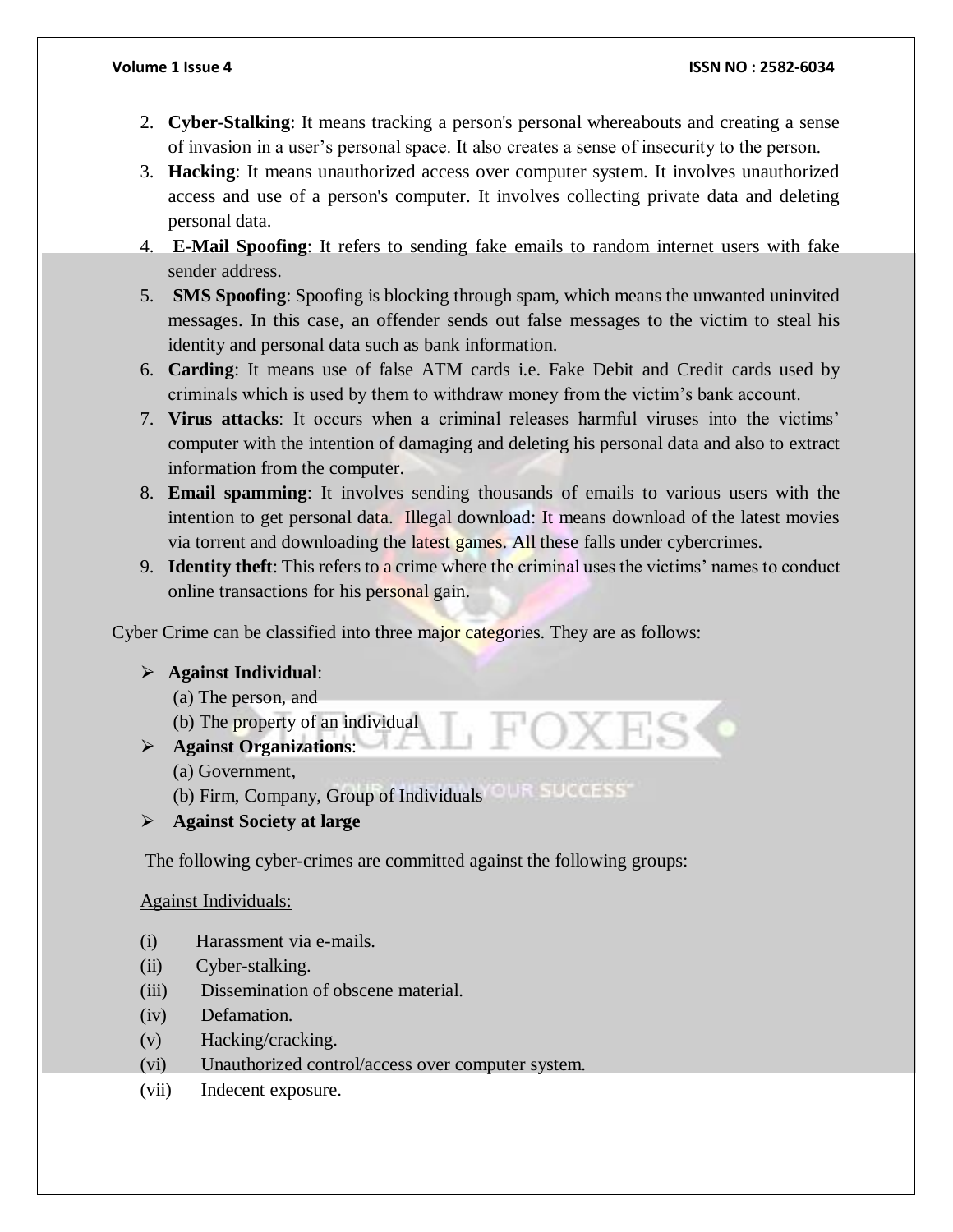- (viii) Email spoofing.
- (ix) Cheating and Fraud.

Against Individual's Property:

- (i) Computer vandalism.
- (ii) Transmitting virus.
- (iii) Hacking/cracking.
- (iv) Unauthorized control/access over computer system.
- (v) Intellectual Property crimes.
- (vi) Internet time thefts.

# Against Organization:

- (i) Hacking/cracking.
- (ii) Unauthorized control/access over computer system.
- (iii) Possession of unauthorized information.
- (iv) Cyber terrorism against the governmental organization.
- (v) Distribution of pirated software etc.

# Against Society at large:

- (i) Pornography.
- (ii) Polluting the youth through indecent exposure.
- (iii) Trafficking.
- (iv) Financial crimes.
- (v) Sale of illegal articles.
- (vi) Online gambling.
- OUR MISSION YOUR SUCCESS" (vii) Forgery.

# **2.2 CYBER LAW**

Cyber law is the part of the legal system that deals with the internet, cyberspace and their respective legal issues. Cyber law controls the crimes committed through the internet or through the uses of the computer resources. It prevents the users by reducing large scale damage from cybercriminal activities by protecting information, intellectual property, piracy and also the freedom of speech related to the use of the websites, emails, cell phones, computers, software and hardware, such as data storage devices.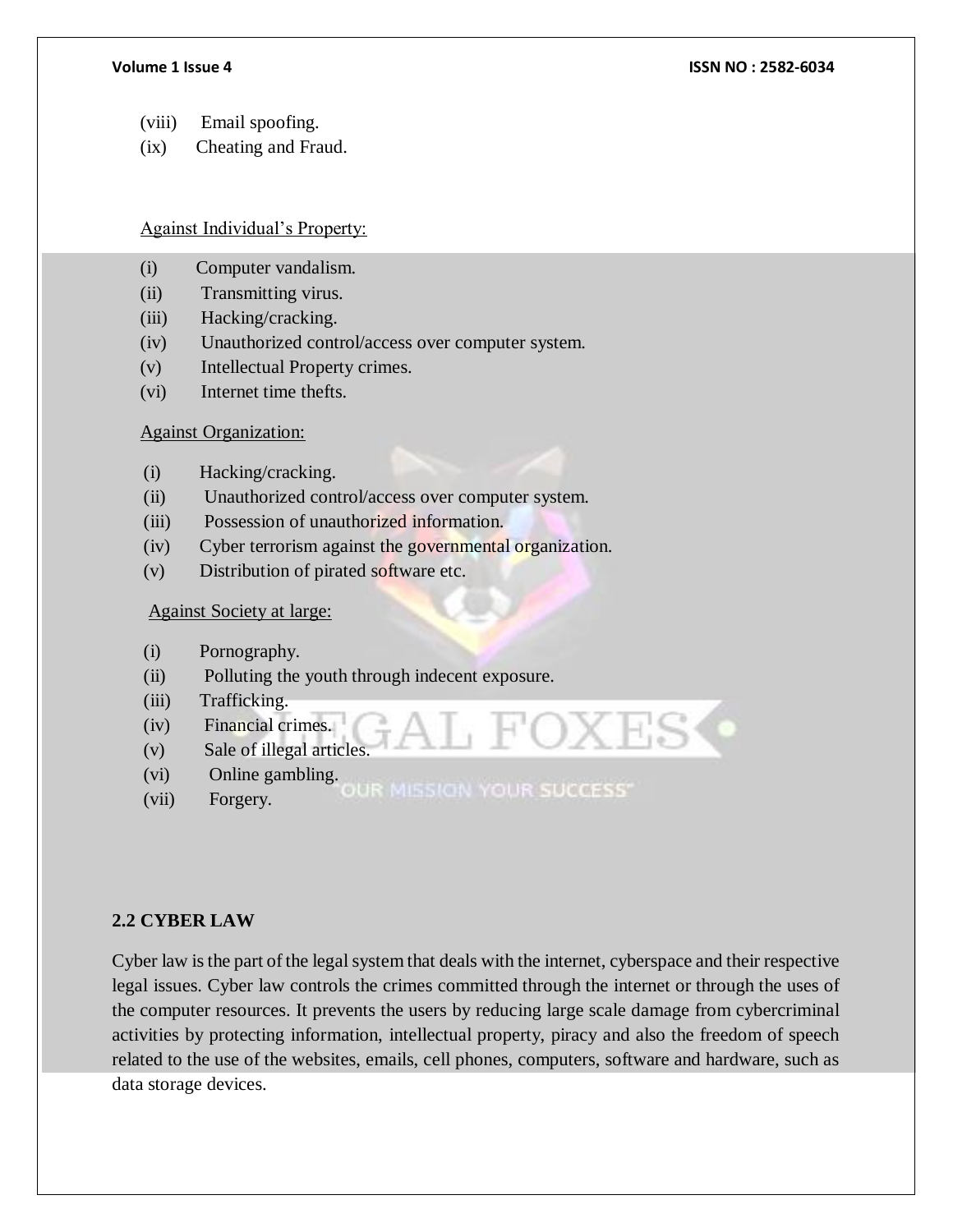# **2.2.1 Importance of Cyber Law**

Cyber law plays a very important role in this modern era of technology. With the increased dependence of e-commerce and e-governance a wide range of legal issues related to use of internet as well as other forms of computer or digital processing devices such as violation of intellectual property, piracy, freedom of expression, jurisdiction etc. have emerged, which need to be tackled through the instrumentality of law. Whether we are aware of it or not, but each action and ereaction in Cyberspace has some legal and Cyber legal views.

# **2.2.2 Cyber Laws in India**

### ● **Information Technology Act of India, 2000**

The IT Act of India was passed by the Indian Government in May 2000. This Act contains the various cyber laws of the state. It is the law that deals with cybercrime and e-commerce. The Act was based on the United Nations Model Law on Electronic commerce. The Act aims to provide legal structure for all electronic transactions in India. Chapter IX of the Act states the various penalties for cybercrime offences. The Act also talks about the compensation for the victims affected by cybercrime which does not exceed Rs. 1,00, 00,000. The Act talks about the various offences that can be classified as cybercrime.

### ● **Cyber Swachhta Kendra**

The Cyber Swachhta Kendra is a part of the Government of India's Digital India initiative under the Ministry of Electronics and Information Technology to create a secure cyberspace by detecting botnet infections and to enable cleaning and securing systems of users so as to prevent further infections. This policy is set up in accordance with the objectives of the 'National Cyber Security Policy'. The policy operates in close coordination with various internet service providers and antivirus companies to notify the users regarding the botnet infection in their computer and also provides them assistance to clean their systems. The policy also aims to provide awareness regarding botnet, malware infections and measures to be taken to prevent malware infection. This centre is being operated by the Indian Computer Emergency Response Team (CERT-In) under the provisions of Section 70B of the Information Technology Act, 2000.

### ● **National Cyber Security Policy, 2013**

This Act was formalized by the Indian Government in 2013. It was taken as a step to counter cybercrime. The purpose of this document is to ensure a secure a safe cyberspace for the citizens of India. The Cyber Security Policy ensures protection of information in cyberspace, reduce vulnerabilities, and minimize the threats of cyber incidents and also to minimize the damage from cybercrimes. The policy states that education and training programmes are required for reducing the cybercrime rate. The policy aims to create 500,000 professionals within 2018 through advanced training and skill development programs. The policy plans to launch various national awareness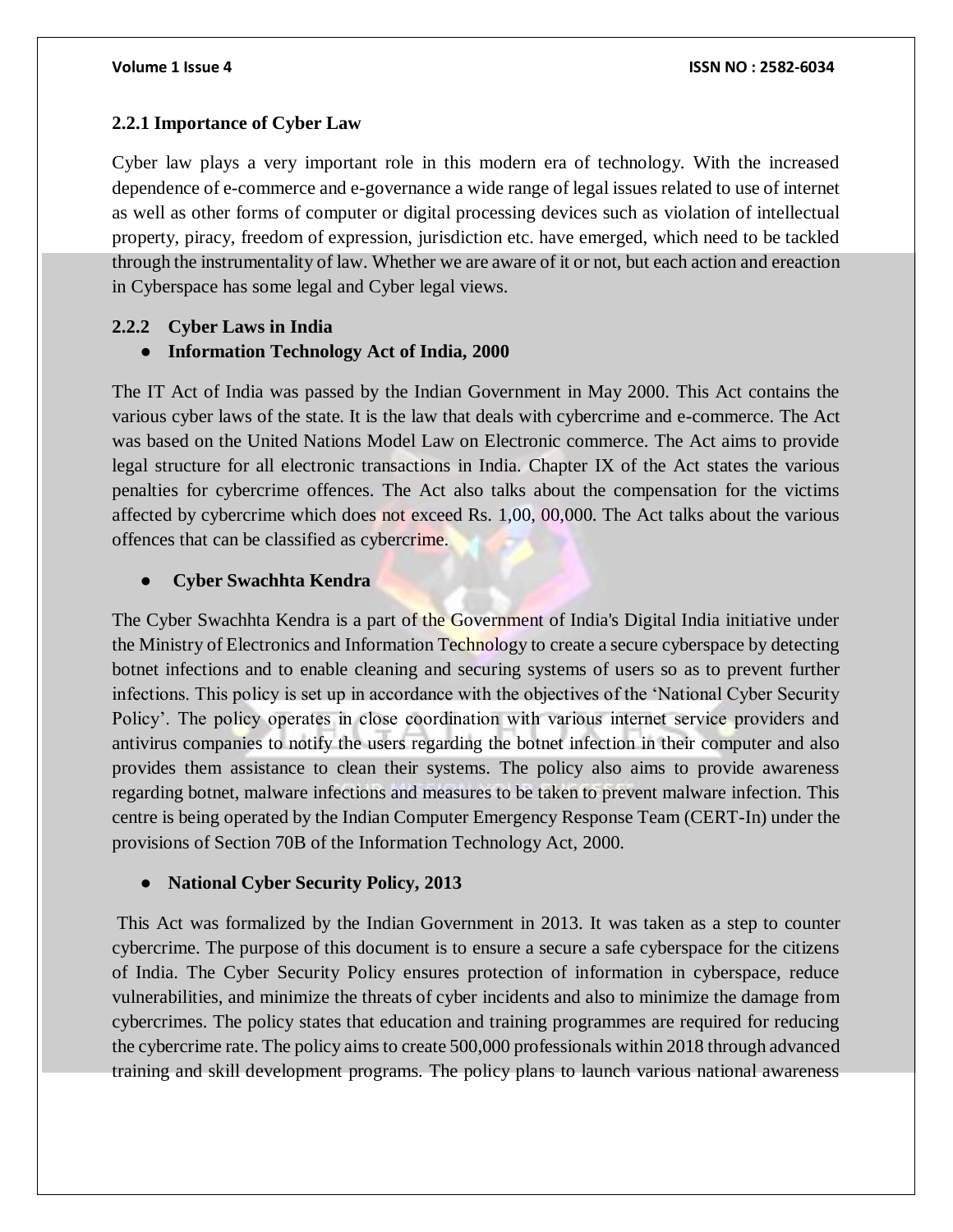programs across the country with a view to increase cybercrime awareness. The policy calls for a public and private partnership in order to tackle the cybercrimes.

# **3. SOCIAL NETWORKING SITES AND CYBERCRIME**

A social networking site is a phrase that is used to describe any website that enables users to create public profiles within that Web site and form relationships with other users of the same web site. Social networking sites can be used to describe community-based Websites, online discussions forums, chatrooms and other social spaces online. A social networking site is an online platform which allows the users to create a public profile and interact with other users on the website. Social networking sites usually have a new list of people with whom they share a connection and then allow that person on the list to confirm or deny the connection. After connections are established, the new user can search the networks of connections to make more connections. The social media platforms have given rise to the vast global cyber criminal network.

Most cyber crimes are committed by individuals or small group of individuals. However, large organized crime groups also take advantage of the Internet. These professional criminals find new modes to commit old crimes, treating cyber crime like a business and forming global criminal communities. Criminal communities share strategies and tools and can combine forces to launch coordinated attacks. They are usually technology buffs who have expert level skills in one particular software program or language. In hacking, the criminal uses a variety of software to enter a person's computer and the person may not be aware that his computer is being accessed from a remote location. This crime occurs when a person violates copyrights.

Today, the cyber law is addressing this cyber crime and preventing people from being trapped in these crimes. Social media sites can also be used for positive activities, like connecting kids with friends and family, helping students with school, and for entertainment. But it can also be used to cause harm to other people. Whether done in person or through technology, the effects of bullying are similar. Identity theft has also become a major problem with people using the Internet for cash transactions and banking services. Child soliciting and abuse is also a type of cyber crime wherein criminals solicit minors via chat rooms for the purpose of child pornography. These can be broadly categorized as the monitoring and criminal prosecution of offenders, community education, and restriction of children's access to offensive material on the internet.

# **4. CYBERCRIME AND YOUTH**

In today's world, almost every individual has access to the internet. The youngsters from very early age are dependent on the internet nowadays for educational purpose, entertainment and so on. As, these youngsters are new to IT world they are usually not aware of the entire working of the cyberspace , because of which they perform such actions which makes easy for the cybercriminals to commit crimes by using their data. To protect youngsters from performing such actions they must be provided the full knowledge to ensure that they do not come into the trap of the cybercriminals.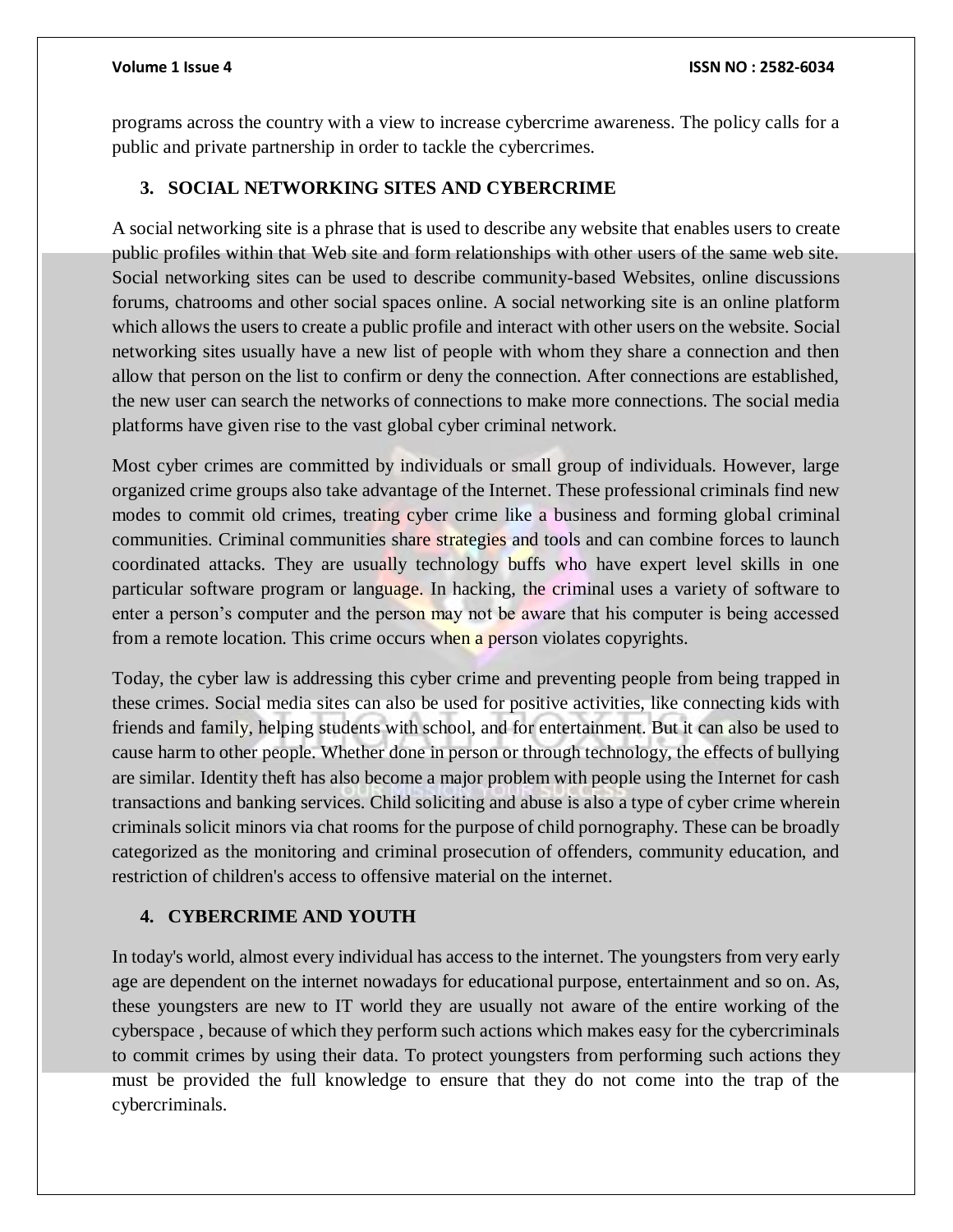(Marcum, Higgins, & Ricketts, 2010) through their study proved that more effective policies and plans can be established to teach youth and people about defending themselves while online. Youth should be mindful of who they are communicating with online and abstain from as long as any type of personal information to persons they do not identify and belief. Also, further analysis of the use of social networking websites and the wrong actions of youths, as well as their knowledge with misleading Internet practices, will spread our awareness of the online activities and practices of adolescents. With this understanding, better safety measures and strategies can be established to keep adolescents safe online.

(Oksanen & Keipi, 2013) in the study explored cybercrime, which has grown into a major topic within the last two decades. Young societies are more likely to be the targets of cybercrime. In addition to age, other aspects including gender, education, financial status, and forceful victimization relates with cybercrime victimization. Decent offline social networks were a defending aspect against cybercrime harassment among females. Young cybercrime preys were more likely to be bothered about future harassment. They showed the significance of understanding both psychosocial threat elements in offline and patterns of uncertain online actions.

It is always important to keep a watch on the sites that your children are accessing to prevent any kind of harassment or depravation in children. Also, while using the personal data it is important to know whether the site you are using is trustworthy or not because cybercriminals use various techniques so that they can get the personal data of yours.

# **5. CYBERCRIME PREVENTION STRATEGIES**

- 1. There is only partial awareness among the general users about the cyber crimes and government agency should take proper measures to protect the users and should also conduct awareness programs so that they can spread awareness to public at large
- 2. The cyber café or the internet centre owners have done appreciable work by adopting the system of asking for address proofs and identity of the cyber users. This system has been adopted after the enforcement agency made it compulsory from the year 2010 to have the login time and logout time of every user with their identity to identify incase of cyber crime takes place. But the enforcement agency should have a follow-up action to see whether their records are maintained properly or not by each internet centers in city for preventing the city users from cyber crimes.
- 3. Always keep an eye on your children while they use the internet and [protect them from](https://www.lifelock.com/education/5-ways-to-help-protect-your-child-from-identity-theft/)  [identity theft.](https://www.lifelock.com/education/5-ways-to-help-protect-your-child-from-identity-theft/) Identity thieves often target children because their Social Security number and credit histories are usually easy to crack. You can help guard against identity theft by being careful when sharing your child's personal information. It's also smart to know what to look for that might suggest your child's identity has been compromised. You should teach your kids about acceptable use of the internet without shutting down communication channels. Also, they should come to you freely without hesitation if they're experiencing any kind of online harassment, stalking, or [bullying.](https://us.norton.com/guide/kids-internet-safety-tips)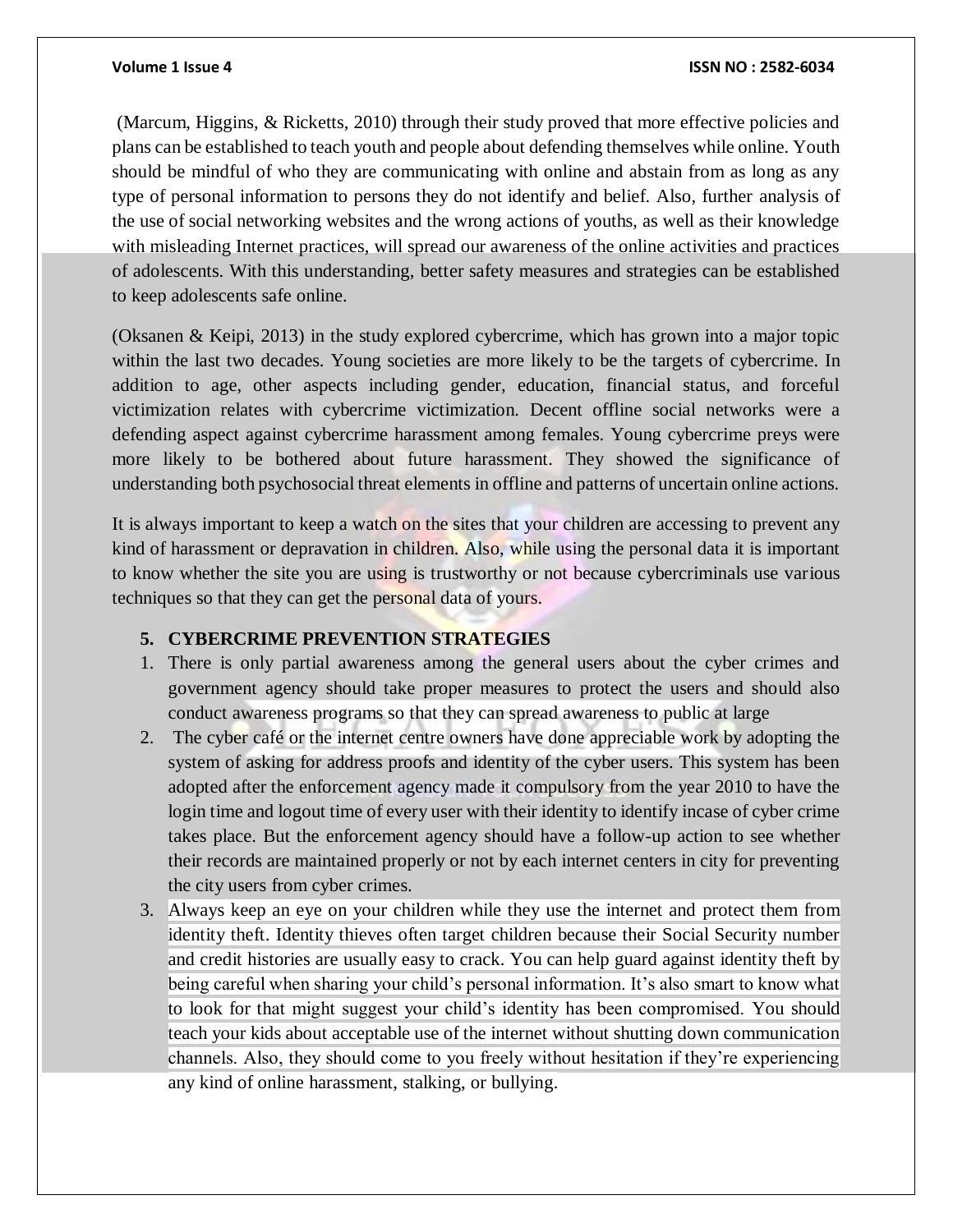- 4. The internet users should be taught to protect their password and importance of protecting the password. This should be done by the internet café/ center's (owners) supervisors and teachers of school and colleges. Also it is good if a person use a VPN whenever you a public Wi-Fi network, whether it's in a library, café, hotel, or airport. Because a Virtual Private network (VPN) will encrypt all traffic leaving your devices until it arrives at its destination.
- 5. The children may become addict to games and visiting unscrupulous and objectionable sites not suited to their age. Parents, teachers, responsible citizens, cyber café owners and enforcement officers should take some action in this regard to protect the psychological health of future generation of India.
- 6. Susceptible for this type of crimes when give away their personal details like name, address, email and email address and other passwords to the sites while making purchases or e-money transfers on internet without taking proper precaution.
- 7. The survey reveals a need of educating all users about the types of cyber crimes and their consequences and importance of protecting one's password/ bank pin number and email address while using internet, because many users are not aware of the cybercrimes.
- 8. Prevention of cyber crimes and training requirement of enforcement authorities through years of research which would be of help for government and all other stake holders in the process and especially to the benefit of the society in creating fearless environment where they will have happy surfing, e-banking, e-shopping and e-mailing internet experiences for their lifetime.
- 9. Install or update your antivirus software, antivirus software is designed to prevent malicious software programs from embedding on your computer. If it detects malicious code, like a virus or a worm, it works to disarm or remove it. Viruses can infect computers without the users' knowledge. Most types of antivirus software can be set up to update automatically. -1.
- 10. Turn off your computer, the growth of high-speed Internet connections, many opt to leave their computers on and ready for the action. The downside is that being "always on" renders computers more susceptible. Beyond firewall protection, which is designed to fend off unwanted attacks, turning the computer off effectively severs an attacker's connection be it spyware or a botnet that employs your computer's resources to reach out to other unwitting users.

If the user become a victim of a cybercrime, he/she need to alert the local police and, in some cases, the FBI and the [Federal Trade Commission.](https://www.identitytheft.gov/) This is important even if the crime seems minor. The users report may assist authorities in their investigations or may help to thwart criminals from taking advantage of other people in the future.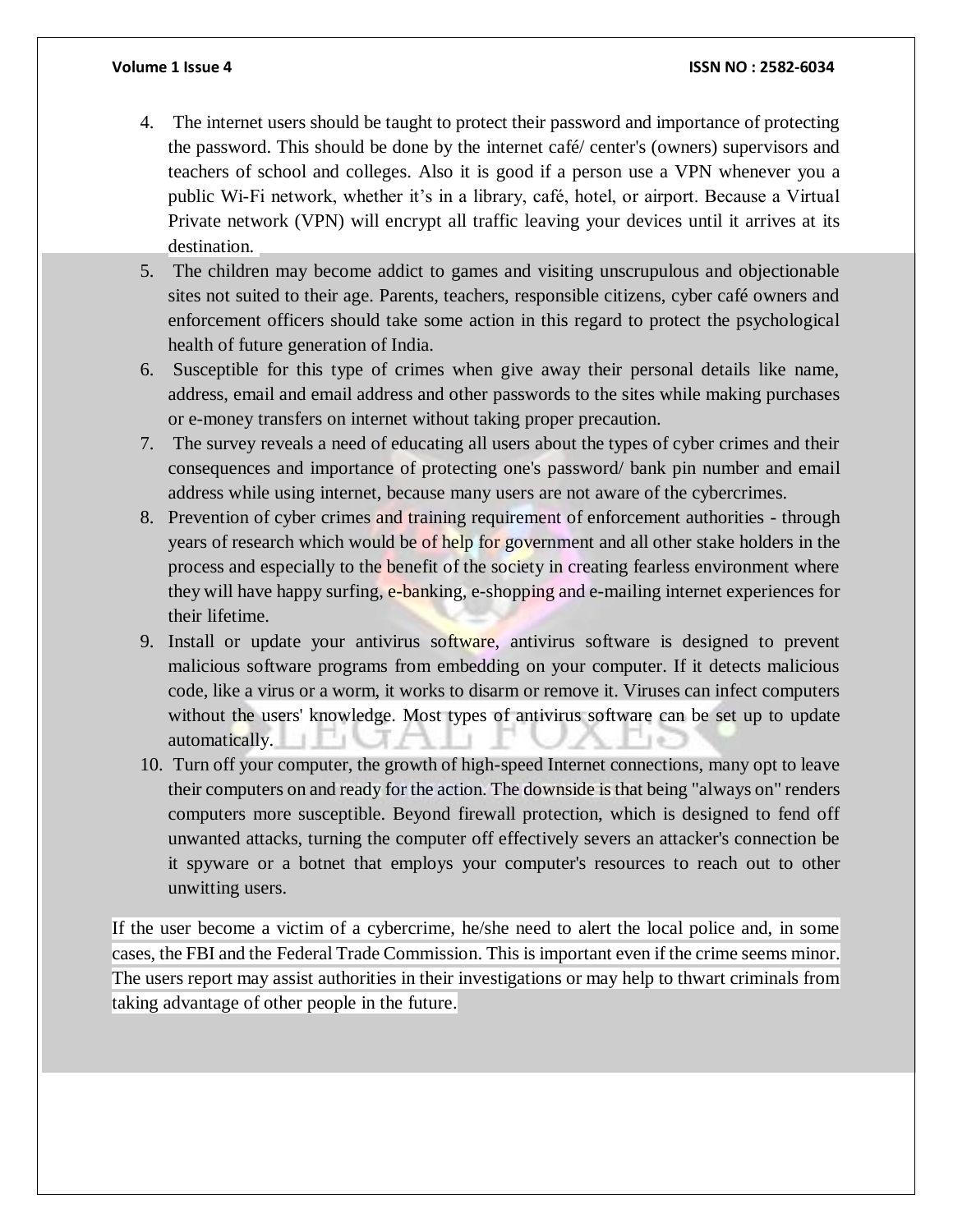# **6. CONCLUSION**

The use of the internet has increased from the past few decades which also increased the range of the cybercrime. The information technology has made work easy for the users in all aspects, but has also upsurge the crimes. This is because many users are not thoroughly aware of the cybercrimes and cyber security that are prevailing. There are a wide range of information security awareness delivery methods such as web-based training materials, contextual training and embedded training. In spite of the increased efforts of information security awareness, research is scant regarding information security awareness delivery methods. The risk of cybercrime has increased among the youngsters because nowadays the youngsters can easily access the internet and due to lack of knowledge and awareness they commit such acts which are inappropriate in the world of cyberspace. Current cybercrime policy is concerned with particular online risks adolescents are exposed to, for example online grooming and sexting, and other issues such as exposure to harmful or illegal content. While paying attention to online risks of adolescents, the opportunities of the Internet for the development of young people should not be neglected. For the protection of the youth the primary responsibility lies with parents and also with the youths themselves. It is the most important approach, to try and make children and adolescents more resilient, by fostering digital literacy and safety skills. For preventing cyber stalking the user must avoid disclosing any information pertaining to one self and the user should avoid disclosing any personal information to strangers via e-mail or while chatting also, the user must Block pornographic sites on the Internet, which is the primary source of the photos and videos that transmits through Social networking sites. Along with the users the government should also spread the awareness and protect the rights of the people and must ensure that proper actions are taken against the cybercriminals.



# **"OUR MISSION YOUR SUCCESS"**

# **REFERENCES**

[1] [http://www.cyberlawsindia.net/cyber-india.htm.](http://www.cyberlawsindia.net/cyber-india.htm)

[2] [https://cybercrime.org.za/definition.](https://cybercrime.org.za/definition)

[3] [http://vikaspedia.in/education/Digital%20Litercy/information-security/cyber-laws.](http://vikaspedia.in/education/Digital%20Litercy/information-security/cyber-laws)

[4] Barkha, Rama Mohan, U. (2011) Cyber Law and Crimes, IT Act 2000 & Computer Crime analysis. (3rd ed.), ISBN: 978-93-81113-23-3.